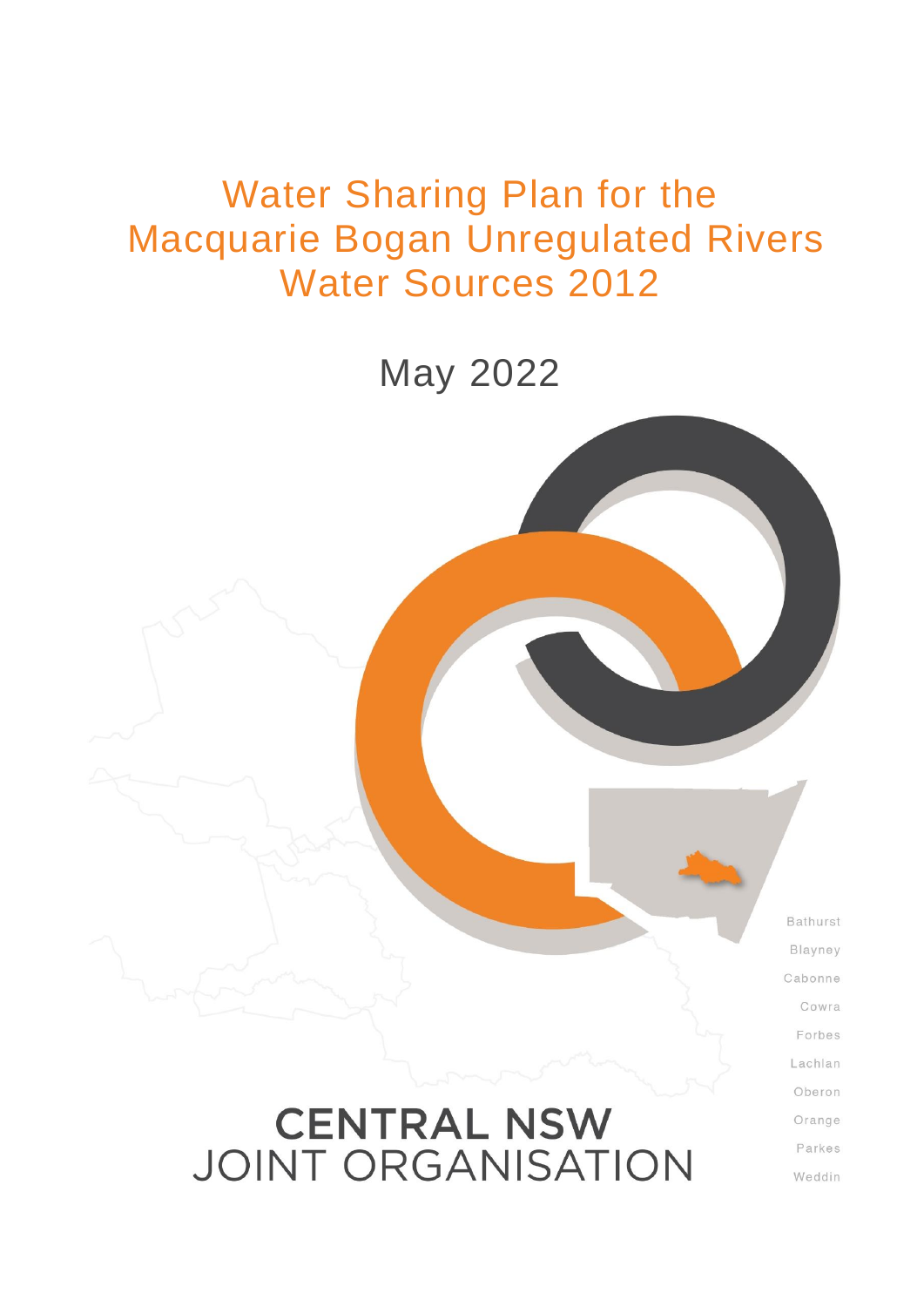

Chair Cr Kevin Beatty, Mayor, Cabonne Council Website: [www.centraljo.nsw.gov.au](http://www.centraljo.nsw.gov.au/)

Central NSW Joint Organisation PO Box 333 Forbes NSW 2871 Phone: 0428 690 935 Email[: jenny.bennett@centraljo.nsw.gov.au](mailto:jenny.bennett@centraljo.nsw.gov.au)

23 May 2022 **Reference:** mm:jb 220523 Enquiries: Ms J Bennett: 0428 690 935

Professor Hugh Durrant-Whyte Natural Resources Commission Water Review Team GPO Box 5341 Sydney NSW 2001

[nrc@nrc.nsw.gov.au](mailto:nrc@nrc.nsw.gov.au)

Dear Professor Durrant-Whyte,

#### **Re: [Macquarie Bogan Unregulated Rivers Water Sources 2012](https://legislation.nsw.gov.au/view/html/inforce/current/sl-2012-0490)**

Local Government Regional Joint Organisations (JOs) were proclaimed in May 2018 under the NSW Local Government Act 1993. The Central NSW Joint Organisation (CNSWJO) represents over 200,000 people covering an area of more than 50,000sq kms comprising the Local Government Areas of Bathurst, Blayney, Cabonne, Cowra, Forbes, Lachlan, Oberon, Orange, Parkes, Weddin, and Central Tablelands Water.

Tasked with intergovernmental cooperation, leadership and prioritisation, JOs have consulted with their stakeholders to identify key strategic regional priorities. The CNSWJO Strategic Plan can be found here: [https://docs.wixstatic.com/ugd/51b46b\\_31886650ecf546bc916f15e99a733b3e.pdf](https://docs.wixstatic.com/ugd/51b46b_31886650ecf546bc916f15e99a733b3e.pdf)

The Central NSW Joint Organisation has worked closely with the Department of Planning and the Environment (DPE) Water through the development of the Macquarie-Castlereagh and Lachlan Regional Water Strategies. We welcome this opportunity to provide feedback on the need to review, as opposed to extend, the Water Sharing Plan for the Macquarie Bogan Unregulated Rivers Water Sources 2012 to improve environmental, social and economic outcomes.

This is further to the advice already provided to DPE and the NSW Government in the following submissions:

- Macquarie Regional Water Strategy Consultation (Response updated from 6 April)
- Marsden Jacob report on Regional water value functions Valuing different hydrological outcomes under Regional Water Strategies – Revised Draft dated 12 August 2020 (14 September 2020)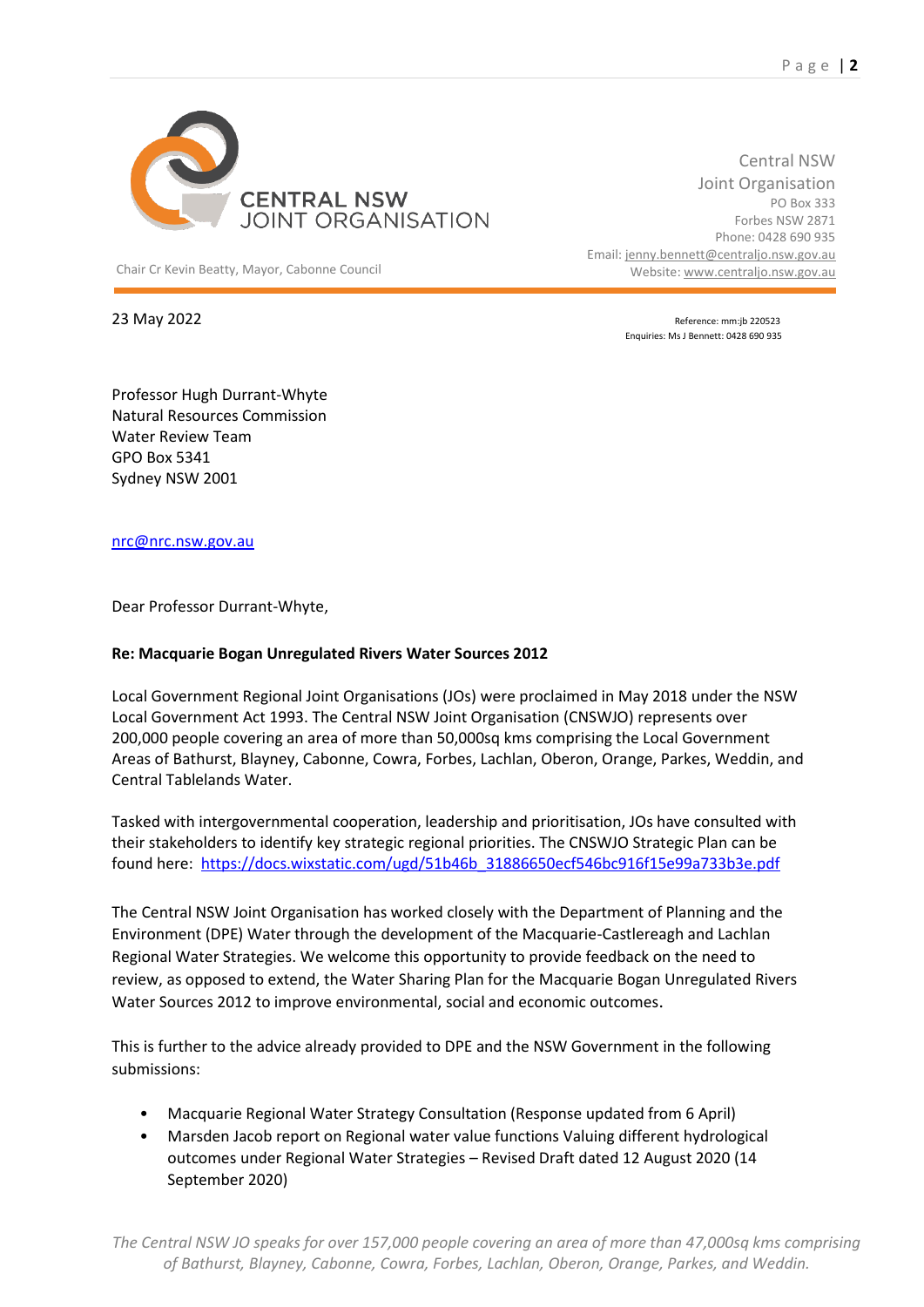- Macquarie-Castlereagh Regional Water Strategy Consultation- September 2020- Supplementary Submission (10 December 2020)
- NSW Legislative Assembly Committee on Investment, Industry and Regional Development inquiry into support for drought affected communities in NSW (November 2019)
- Continuing the Productivity Conversation GREEN PAPER (September 2020)
- Legislative Assembly Portfolio Committee No. 7 -Inquiry into the rational for and impacts of, new dams and other water infrastructure in NSW (October 2020)

A great deal of change has occurred over the past decade which directly relates to NSW Water Sharing Plans. CNSWJO believes that a thorough review is needed. This region seeks to codesign the approach to the review ensuring that the needs and aspirations of urban communities are well considered and the opportunities to do business differently, particularly in the Lachlan, is enabled. It is the view of this region that this has not been the case in the current Plans.

Arguably, the inception of Water Sharing Plans was at a time where rural and regional NSW was perceived as experiencing both population and production decline. Indeed, the current NSW Treasury Common Planning Assumptions are a testament to this wildly outdated and frankly wrong thinking and data.

In fact, Central NSW is struggling with housing and skills shortages for its growing contribution to the state and national economies.

Further, through the development of the Regional Water Strategies in this region for both the Lachlan and the Macquarie it has become abundantly clear that the assumptions being made by agencies about both the social and productive value of urban water are not in line with the lived experience in the region. More detail can be provided on request where just the challenges through the past drought are a testimony to the failure of existing systems including the Water Sharing Plans.

It is the view of the Central NSWJO Board that there is plenty of water in this region and the opportunity is for more efficient and effective use of available water to modernise and sustain the region's economy and livability.

The Water Sharing Plan for the [Macquarie Bogan Unregulated Rivers Water Sources 2012](https://legislation.nsw.gov.au/view/html/inforce/current/sl-2012-0490) requires review for the following reasons:

- Learnings from the drought of record including:
	- $\circ$  the need for better linkages between town water restrictions and access to water for human consumption within the Plans;
	- $\circ$  recognition of the existing extent and potential for urban communities to share water including through existing and planned infrastructure;
	- o the need for a Critical Water Needs Act as existing systems were not able to cope; and
	- $\circ$  the enablement of storm water harvesting and other contemporary approaches to water security for urban communities.
- Incorporation of the learnings from the Regional Water Strategies including the value of productive water and the potential for regional solutions for urban water security.
- Alignment with other key State and Federal aspirations particularly the water needs of:
	- o The Parkes Special Activation Precinct
		- o Critical minerals
		- $\circ$  Contemporary developments in alternative energy relating to water e.g. hydrogen and pumped hydro
		- o Modern, including protected, agriculture
		- o Regional Water Strategies
		- o Manufacturing and food independence as a result of Covid and international instability

*The Central NSW JO speaks for over 157,000 people covering an area of more than 47,000sq kms comprising of Bathurst, Blayney, Cabonne, Cowra, Forbes, Lachlan, Oberon, Orange, Parkes, and Weddin.*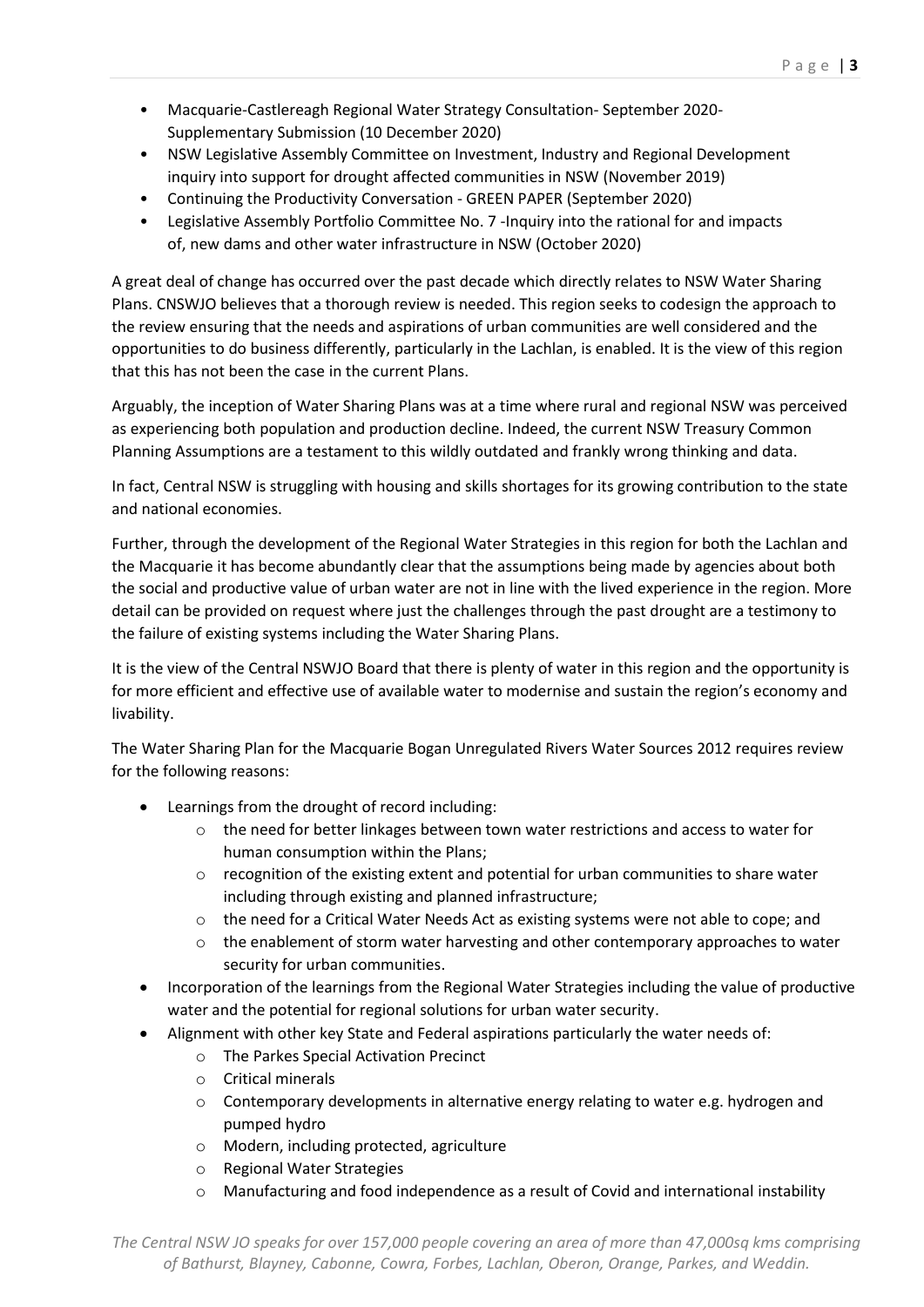- Alignment with the priority in the Water Management Act 2000 where water for human consumption is not sufficiently enabled in the Plans.
- Greater knowledge of the impacts of climate change where we now know that there will be increasingly serious droughts **and** floods and water sharing needs to optimise outcomes from both.
- Good practice where the data sources and other information relied on in the current plan are a decade out of date; and
- The opportunities afforded for using water differently.

The following advice is provided at a regional level where Councils and other stakeholders will be providing greater detail at the local level. However, there are a few salient examples that need change.

# **Change to enable Bathurst water security**

Recent modelling underway by the Department of Planning and Environment-Water as part of the Macquarie Regional Water Strategy, demonstrates that the Bathurst Regional Council water supply system is at some risk under future climate conditions.

For Bathurst, it has lived experience with a multi-year drought that highlighted several areas where permanent adjustments are required. Specifically, regarding the Water Sharing Plan's rules summary sheet for the Campbells River and the Macquarie River above Burrendong Dam, these contain access rules on cease to pump which require significant change (22% is far too low; website link needs updating), and that work will require discussion with relevant agencies to identify the way forward. As it currently stands, irrigation is a greater water user in droughts than the city of Bathurst, even though Chifley Dam is primarily a town water supply dam. Bathurst Regional Council's submission will have further details on this issue.

### **Change to enable Orange water security**

Like Bathurst, recent modelling completed by the Department of Planning and Environment- Water as part of the Macquarie Regional Water Strategy, demonstrates that the Orange City Council water supply system is at some risk under future climate conditions. Orange City Council's efforts to improve water security are being prevented or inhibited by the current Water Sharing Plan as follows:

- Prohibition of a new in-river dam which effectively prevent the implementation of innovative stormwater harvesting systems;
- Access to additional entitlement and conversion of this entitlement to town water supply use;
- Water trading restriction into the Summer Hill Creek water source; and
- The need to seek additional approvals during times of critical drought.

#### **Change to enable stormwater harvesting and other innovations**

Given the 10 year duration of the plan and once in 10 year opportunity to make submissions on changes, the Water Sharing Plan needs to allow for innovations such as stormwater harvesting and other water security improvements to be specifically recognised and enabled.

Orange City Council is renowned for its innovative award winning stormwater harvesting systems. Council's current efforts to expand its stormwater harvesting system are being prevented by Clause 57(2) of the Water Sharing Plan which prohibits the construction of an in-river dam for the taking of water which would, in most instances, be a key component of a stormwater harvesting scheme.

Further, under the existing Water Sharing Plans not enough use is made of water credits. Stormwater harvesting and other recycling and reuse innovations provide an opportunity for the additional flow volume created by urban development, in a local sense, to be treated like a water credit with the excess water above natural flow available for capture and reuse. This is a concept that should be reflected in the review of the Water Sharing Plan, like treated effluent discharge.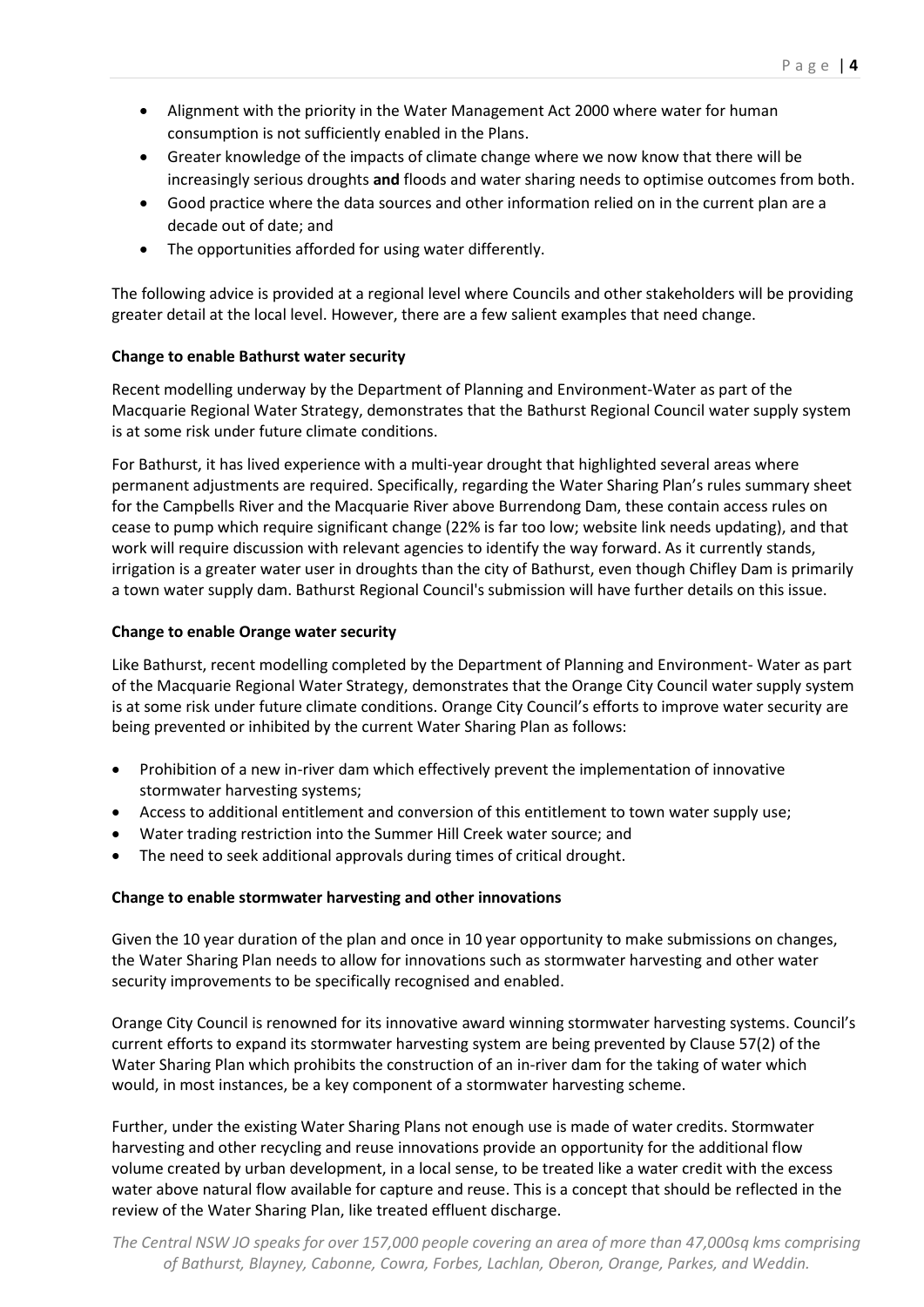Bathurst Regional Council returns in the order of 3GL/a of water back into the Macquarie River under a NSW EPA Environment Protection Licence, and receives no credit for returned water, as the approach has been that when water is put back into the system, it becomes the state's water again and can be extracted again under a different licence or the same licence. A return flows policy has been investigated by the NSW Department of Planning and Environment–Water for some time and needs to be progressed. The Water Sharing Plan should cater for water credits when water is returned to the river.

### **Recognition of the needs of Oberon**

As detailed earlier there is a need to embed the lessons learned from the drought into water resource plans and strategies. This has been demonstrated not only for the communities of Bathurst and Orange on the unregulated Macquarie River, but also for Oberon who rely on a state regulated dam.

From the Oberon perspective the delivery of water is constrained to only one option. That is the purchase of raw water from Water NSW. No other feasible (and economical) opportunities exist to supply this critical need. Over the past two droughts the dam levels have dropped to as low as 8%. This has a substantial impact on the Oberon community socially, environmentally and politically. The need to provide appropriate quality (and quantity) of water to meet the critical needs of the community is paramount.

Currently there is significant volatility in the dam and the raw water supply from the dam is having significant impacts on Council's water infrastructure and the need to excessively treat that water is affecting the quality.

While water for human consumption is recognised as of the highest priority for the WaterNSW dam network, there continue to be challenges in delivering water to towns and communities in times of drought. While progress is being made in identifying options to secure town water supplies in the drafting of the Macquarie Regional Water Strategy, the big issues around water sharing and dam management need to be addressed including in the Water Sharing Plans.

#### **Recognition of the needs of Cabonne Shire Council -Molong**

Cabonne Council submits that it is critical that the existing Town Water Entitlement under the plan for the Molong water supply, of 502ML/a, is preserved in any future Water Sharing Plan. This allocation is necessary to allow for future growth expected to occur in Molong in the next 10 years. This growth is triggered by the rapid residential growth in Orange will accelerate the development of more affordable residential estates in Molong for residents seeking to commute to Orange for work.

## **Changes that enable a swifter response during drought in recognition of water for critical human needs under the Water Management Act including linking urban water restrictions to the environment and other users**

There is a need for better policy and protocols to underpin the Water Management Act 2000 in a new climate future to ensure water for critical human needs are met as the highest priority.

Key questions that need to be addressed through a review of the Water Sharing Plan are:

- What's the definition of critical human needs?
- When there isn't any water how is a high security allocation for a town supply implemented on the ground?
	- $\circ$  What are the triggers and policy settings to ensure the basic human right for drinking water are met?
	- o What are the implications of secure yield modelling for Water Sharing Plans and environmental flows on town water supplies?